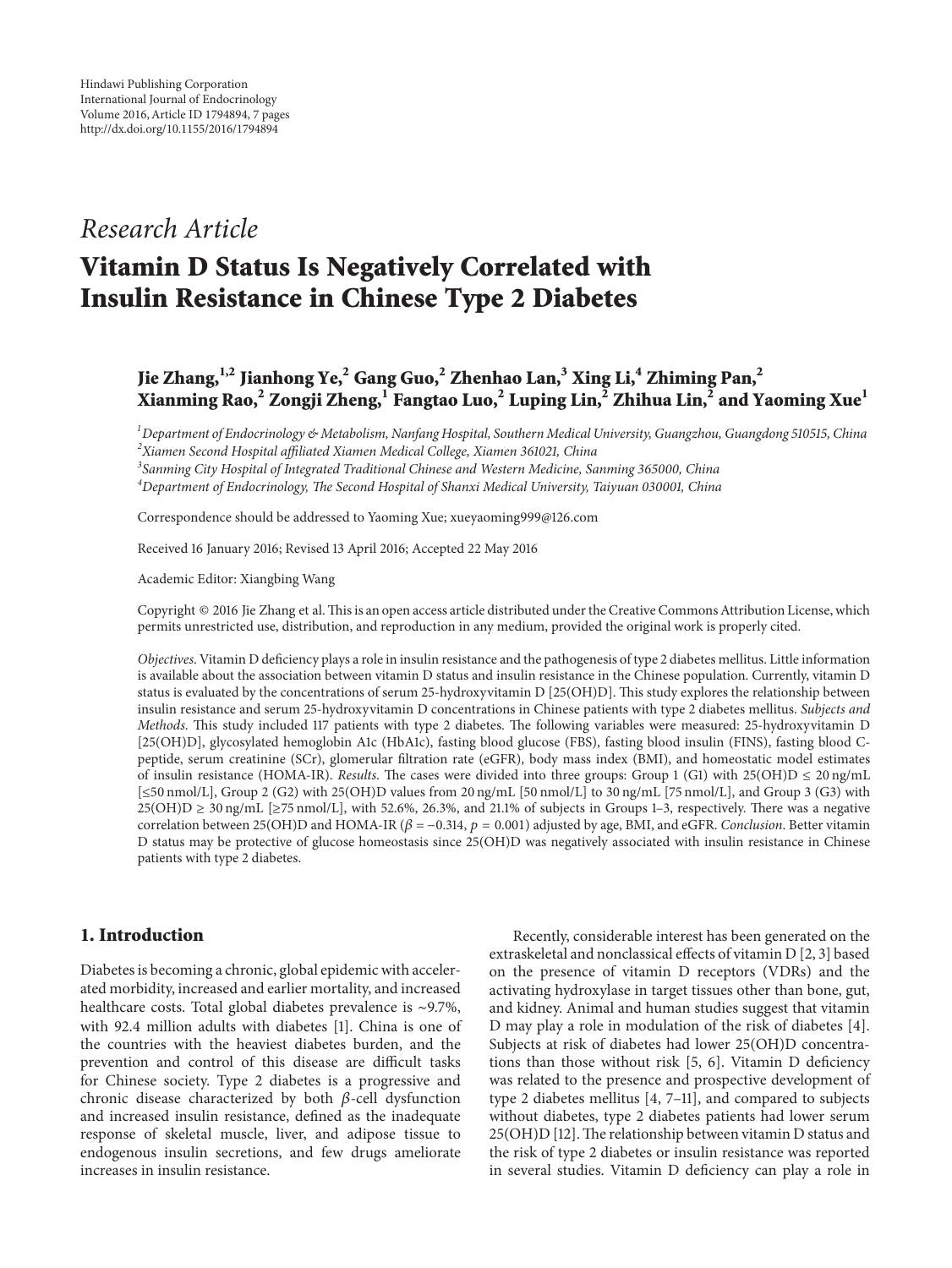insulin resistance and the pathogenesis of type 2 diabetes, through effects on both  $\beta$ -cell function and insulin sensitivity [13, 14]. Several roles of vitamin D deficiency are reported affecting insulin resistance through various mechanisms including increasing related proinflammatory cytokines and acute phase reactants, as found in vitamin D deficiency, mediating low-grade inflammation [15–17]. However, data on the inverse association between 25(OH)D concentrations and the development of insulin resistance (IR) is conflicting. In Europeans with metabolic syndrome, vitamin D status may not correlate with insulin activity or secretion [18], and relationships between vitamin D status and IR differ among different racial groups. Moreover, little research is available on the association between insulin resistance and vitamin D status in the Chinese population. As a result, this relationship needs to be specifically explored in different populations, including the Chinese. The aim of this research, therefore, was to clarify the relationship between vitamin D status and insulin resistance in Chinese people with T2DM. Currently, vitamin D status is evaluated by the concentration of total 25 hydroxyvitamin D [25(OH)D] [19]. According to Endocrine Society Clinical Practice Guidelines on vitamin D deficiency, serum circulating 25-hydroxyvitamin D [25(OH)D] concentrations were measured to evaluate vitamin D status [20]. We hypothesise that 25(OH)D concentrations negatively correlate with insulin resistance status based on Scragg et al. [21] and Chonchol and Scragg [22] researches.

#### **2. Subjects and Methods**

*2.1. Materials and Methods.* Based on Chiu et al.'s research [14], we identified 117 patients with type 2 diabetes who were treated in the outpatient Department of Endocrinology and Metabolism of Xiamen Second Hospital from January 2014 to March 2014. Three of the included subjects refused 25(OH)D concentration and intact parathyroid hormone test. The following criteria were used to include patients: (i) age ranging from 20 to 70 years, (ii) history less than 10 years, (iii) serum parathyroid hormone concentration ranging from 15.0 to 65.0 pg/mL, (iv) a serum calcium concentration less than 2.45 mmol/L, (v) normal routine blood tests of liver function, serum creatinine, and normal electrolytes, and not being treated with insulin or with thiazolidinedione (TZD), vitamin D, or drugs modulating vitamin D efficacy. Major reasons for excluding individuals included (i) absence of type 2 diabetes or presence of diabetic ketoacidosis, ketonuria, or diabetic hyperosmolar syndrome, (ii) serum phosphorus > 1.60 mmol/L, (iii) acute infection, (iv) tumors, and (v) pregnant or nursing women.

*2.2. Anthropometric and Biochemical Analysis.* Data were gathered on age, sex, and family history of type 2 diabetes. Participants' weights and heights were recorded, and body mass index (BMI) was calculated. The body weights and heights were measured while the subjects wore light clothing without shoes. The BMI was calculated as the weight in kilograms divided by the height in meters squared. Systolic blood pressure (SBP) and diastolic blood pressure (DBP) were measured while sitting, after a 5 minute rest, and again after a 10 minute interval, and the mean values were recorded. Hypertension was also diagnosed by a history of hypotensive medication. Blood samples were drawn between 08:00 am and 09:00 am for laboratory analysis of biochemical variables [25-hydroxyvitamin D (25(OH)D), glycated hemoglobin A1c (HbA1c), fasting blood glucose (FBS), fasting insulin (FINS), fasting serum C-peptide, total cholesterol (TC), triglyceride (TG), high-density lipoprotein (HDL-C), lowdensity lipoprotein (LDL-C), intact parathyroid hormone (iPTH), urea nitrogen (BUN), serum creatinine (SCr), serum calcium (Ca), and serum phosphorus (P)]. Intact parathyroid hormone (iPTH) (ntact parathyroid hormone kits, Beckman Coulter; Beckman DXI800 access immunoassay system), FINS [insulin kits, Roche Diagnostics (Shanghai); Roche Cobas 6000 analyzer], C-peptide (C-peptide kits, Roche Diagnostics; Roche Cobas 6000 analyzer), and serum 25(OH)D (25-hydroxyvitamin D kits, Roche Diagnostics; Roche Cobas 6000 analyzer) concentrations were determined by the electrochemical luminescence method. Fasting blood glucose (blood glucose kits, Beijing Leadman; Beckman DXI800 access immunoassay system) was measured by the oxygen electrode method. Serum creatinine (creatinine kits, Beijing Leadman Biochemistry; Siemens ADVIA 2400 automatic biochemical analyzer), TC (total cholesterol kits, Beijing Leadman Biochemistry; Siemens ADVIA 2400 automatic biochemical analyzer), TG (triglyceride kits, Beijing Leadman Biochemistry; Siemens ADVIA 2400 automatic biochemical analyzer), LDL (low-density lipoprotein kits, Sekisui Medical Japan; Siemens ADVIA 2400 automatic biochemical analyzer), and HDL (high-density lipoprotein kits, Randox UK; Siemens ADVIA 2400 automatic biochemical analyzer) were measured by the enzymatic method. HbA1c (D-10 glycosylated hemoglobin kits, Bio-Rad; Bio-Rad Dias TAT glycosylated hemoglobin analyzer) was measured by High Performance Liquid Chromatography (HPLC). BUN (urea nitrogen kits, Ningbo Medical System; Siemens ADVIA 2400 automatic biochemical analyzer) was measured by the urease method. Serum calcium (calcium kits, Ningbo Medical System; Siemens ADVIA 2400 automatic biochemical analyzer) and serum phosphorus (phosphorus kits, Siemens China; Siemens ADVIA 2400 automatic biochemical analyzer) were measured by the ion selective electrode method. Vitamin D deficiency was defined as 25(OH)D of ≤20 ng/mL [≤50 nmol/L], vitamin D insufficiency was defined as a 25(OH)D between 20 ng/mL [50 nmol/L] and 30 ng/mL [75 nmol/L]. The normal serum 25(OH)D concentration was defined as ≥30 ng/mL [≥75 nmol/L], according to Endocrine Society Clinical Practice Guideline of vitamin D deficiency [20]. HOMA-IR was calculated from fasting insulin and fasting glucose. HOMA-IR had the formula fasting glucose (mmol/L)  $\times$  fasting insulin (pmol/L)/22.5 [23]. eGFR was calculated by the MDRD GFR equation [24]. As this was a retrospective study, and the data were anonymously analysed, informed consent was unnecessary.

*2.3. Statistics.* SPSS 19.0 software was used for statistical analysis. Continuous variables were expressed as the mean ± SD (mean standard deviation). Least-Significant Difference test (LSD- $t$ ) was used to analyse the comparison of 25(OH)D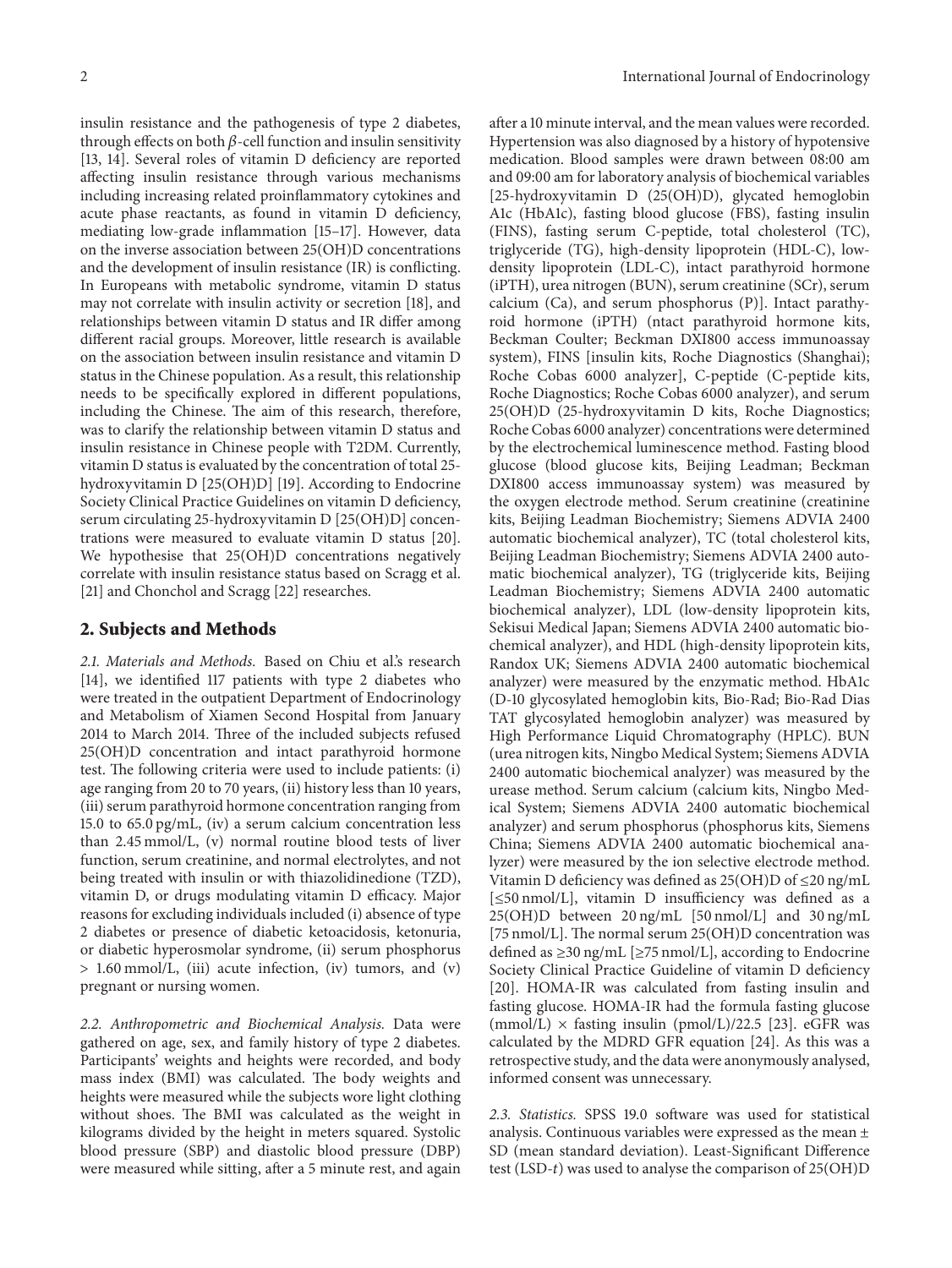TABLE 1: Characteristics of the study population.

| Variables                                    |                                             | $\boldsymbol{n}$ |
|----------------------------------------------|---------------------------------------------|------------------|
| Age (years) <sup>a</sup>                     | $50.38 \pm 13.47$                           | 117              |
| Menc                                         | 53.85                                       | 63               |
| Body mass index $(kg/m2)a$                   | $24.90 \pm 3.24$                            | 117              |
| Systolic blood pressure (mmHg) <sup>a</sup>  | $125.76 \pm 14.79$                          | 117              |
| Diastolic blood pressure (mmHg) <sup>a</sup> | $80.85 \pm 9.30$                            | 117              |
| Fasting plasma glucose (mmol/L) <sup>a</sup> | $8.23 \pm 3.28$                             | 117              |
| $HOMA-IRa$                                   | $5.79 \pm 2.14$                             | 117              |
| C-peptide $(\mu I U/mL)^a$                   | $2.09 \pm 1.04$                             | 117              |
| $25(OH)D (ng/mL)^a$                          | $21.40 \pm 10.68$ (53.1 $\pm$ 26.35 nmol/L) | 114              |
| Vitamin D deficiency <sup>c</sup>            | 52.6                                        | 60               |
| Vitamin D insufficiency <sup>c</sup>         | 26.3                                        | 30               |
| Normal 25(OH)D value <sup>c</sup>            | 21.1                                        | 24               |
| HbA1c $(\%)^a$                               | $9.51 \pm 2.81$                             | 117              |
| $iPTH$ (pg/mL) <sup>a</sup>                  | $43.07 \pm 14.21$                           | 114              |
| $TC \, (mmol/L)^a$                           | $5.14\pm1.12$                               | 117              |
| LDL (mmol/L) <sup>a</sup>                    | $3.06 \pm 1.01$                             | 117              |
| Ca (mmol/L) <sup>a</sup>                     | $2.33 \pm 0.14$                             | 117              |
| $P$ (mmol/L) <sup>a</sup>                    | $1.36 \pm 0.15$                             | 117              |
| eGFR $(mL/min \cdot 1.73 m^2)^b$             | 111.70 [93.85-131.35]                       | 117              |
| History (year) <sup>b</sup>                  | $3.00$ [0.00-8.00]                          | 117              |
| FINS <sup>b</sup>                            | 117.10 [72.30-156.52]                       | 117              |
| $TG^b$                                       | $1.65$ [ $1.06 - 2.82$ ]                    | 117              |
| HDL <sup>b</sup>                             | $1.23$ [1.11-1.46]                          | 117              |
| $BUN^b$                                      | 4.81 [4.13-5.69]                            | 117              |
| $SCr^b$                                      | 56.50 [48.05-70.45]                         | 117              |

Notes:  $a^a$ mean  $\pm$  SD,  $b^b$ median [interquartile range], and  $c^c$  percentage.

HOMA-IR: homeostatic model estimates of insulin resistance, 25(OH)D: 25-hydroxyvitamin D, TC: total cholesterol, LDL: low-density lipoprotein, Ca: serum calcium, P: serum phosphorus, eGFR: glomerular filtration rate, FINS: fasting blood insulin, TG: triglyceride, HDL: high-density lipoprotein, BUN: blood urea nitrogen, SCr: serum creatinine, and HbA1c: glycated hemoglobin A1c, iPTH: intact parathyroid hormone.

and  $\beta$ -cell function indices (FINS, HbA1c) for G1, G2, and G3 subjects. Independent-sample  $t$  test was used to compare 25(OH)D, HOMA-IR, and glucose metabolism indices (FBS, FINS, and HbA1c) in male and female subjects. Multiple linear regression analysis was used to examine the association between serum 25(OH)D concentration and insulin resistance, HOMA-IR, analysed as dependent variable with the other significantly associated variables [25(OH)D, eGFR, BMI, and age] as independent variables, and a  $p$  value < 0.05 was considered significant.

#### **3. Results**

*3.1. Baseline Characteristics.* A total of 117 patients were enrolled in this study; three of them refused 25(OH)D concentration and iPTH test. Table 1 shows the characteristics of the study subjects and their metabolic index levels. The population had an even sex distribution (53.85% male) and a normal BMI (mean BMI =  $24.90 \pm 3.24 \text{ kg/m}^2$ ) and was middle aged (mean age =  $50.38 \pm 13.47$  years). The average serum 25(OH)D value was 21.40 ± 10.68 ng/mL (53.1 ± 26.35 nmol/L), below the sufficiency cutoff value of 30 ng/mL (75 nmol/L). The prevalence of vitamin D deficiency [25(OH)D < 50 nmol/L] was 52.6% of the total study subjects.

*3.2. Comparison of G1, G2, and G3 of HOMA-IR and Glucose Metabolism Indices (FINS, HbA1c).* The subjects were divided into three groups according to serum 25(OH)D value: (G1) vitamin D deficiency  $[25(OH)D \le 20$  ng/mL (50 nmol/L)], (G2) vitamin D insufficiency [25(OH)D value between 20 ng/mL  $(50 \text{ nmol/L})$  and 30 ng/mL  $(75 \text{ nmol/L})$ , and (G3) normal vitamin D status  $[25(OH)D \ge 30$  ng/mL (75 nmol/L)]. The results of the analyses comparing data for G1, G2, and G3 are given for the mean  $\pm$  SD in Table 2; the mean HOMA-IR was significantly different between all the three groups, as shown in Table 2, and both HOMA-IR and fasting insulin values were lower with higher mean 25(OH)D concentrations.

*3.3. Comparison of Male and Female of 25(OH)D, Glucose Metabolism Indices (FBS, FINS, and HbA1c), and HOMA-IR.* The values for serum 25(OH)D and for insulin resistance and glucose indices (fasting blood glucose, fasting insulin levels, and HbA1c) by gender are presented in Table 3. 25(OH)D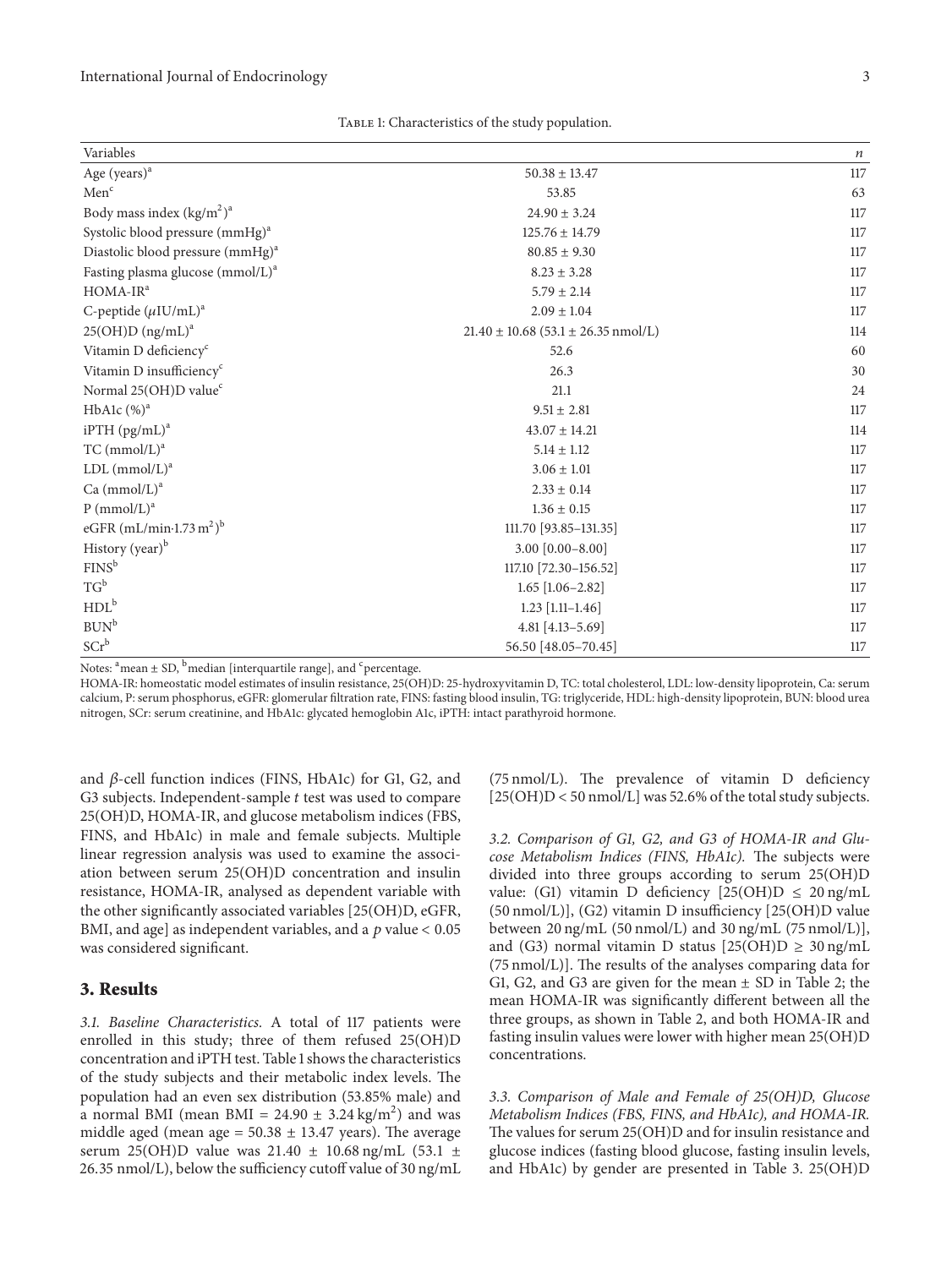Table 2: Comparison of G1, G2, and G3 of HOMA-IR and glucose metabolism indices (FINS, HbA1c).

|                   | Gl                              | G2                    | G3                           | $p_{\text{G1G2}}$ value | $p_{G2G3}$ value | $p_{\text{G1G3}}$ value |
|-------------------|---------------------------------|-----------------------|------------------------------|-------------------------|------------------|-------------------------|
| HOMA-IR           | $6.44 + 1.70^{**}$              | $5.00 + 1.94^*$       | $4.80 + 2.57^*$              | 0.006                   | 0.204            | 0.000                   |
| FINS $(\mu U/mL)$ | $141.20 \pm 72.59$ <sup>*</sup> | $128.14 + 56.79^{\#}$ | $93.23 + 65.82^{\text{\#x}}$ | 0.590                   | 0.010            | 0.001                   |
| $HbA1c$ $(\%)$    | $10.08 + 2.78^*$                | $7.87 + 2.34***$      | $9.99 + 2.89^{4}$            | 0.000                   | 0.003            | 0.955                   |

Notes: <sup>∗</sup>comparison of G1 and G2 is significant; # comparison of G2 and G3 is significant; <sup>n</sup>comparison of G1 and G3 is significant; HOMA-IR: homeostatic model estimates of insulin resistance; FINS: fasting blood insulin; HbA1c: glycated hemoglobin A1c;  $p_{G1G2}$ :  $p$  value of G1 and G2 comparison;  $p_{G2G3}$ :  $p$  value of G2 and G3 comparison;  $p_{\mathrm{G1G3}}$  :  $p$  value of G1 and G3 comparison.

Table 3: Comparison of male and female of 25(OH)D, glucose metabolism indices (FBS, FINS, and HbA1c), and HOMA-IR.

|                   | Male               | Female           | $p$ value |
|-------------------|--------------------|------------------|-----------|
| $25(OH)D$ (ng/mL) | $20.46 \pm 11.76$  | $22.55 \pm 9.16$ | 0.301     |
| <b>HOMA-IR</b>    | $5.78 + 2.16$      | $5.81 + 2.12$    | 0.953     |
| FBS (mmol/L)      | $8.03 + 3.76$      | $8.47 + 2.64$    | 0.452     |
| FINS $(\mu U/mL)$ | $134.72 \pm 75.47$ | $118.78 + 59.14$ | 0.203     |
| HbA1c (%)         | $10.09 \pm 3.09$   | $8.83 + 2.28$    | 0.013     |

Notes: 25(OH)D: 25-hydroxyvitamin D, HOMA-IR: homeostatic model estimates of insulin resistance, FBS: fasting blood glucose, FINS: fasting blood insulin, and HbA1c: glycated hemoglobin A1c.

Table 4: Multiple linear regression analysis between HOMA-IR and 25(OH)D, eGFR, BMI, and age.

|            | <b>HOMA-IR</b> |           |  |
|------------|----------------|-----------|--|
|            | ß              | $p$ value |  |
| 25(OH)D    | $-0.314$       | 0.001     |  |
| Age        | 0.077          | 0.446     |  |
| eGFR       | $-0.059$       | 0.546     |  |
| <b>BMI</b> | 0.191          | 0.043     |  |

Note: HOMA-IR used as dependent variable and 25(OH)D, eGFR, BMI, and age used as independent variables.

values, HOMA-IR, fasting blood glucose, and fasting insulin levels were not significantly different in male and female subjects, but the mean HbA1c was significantly higher in men than that in women, as shown.

*3.4. Relationship between Serum 25(OH)D Levels and HOMA-IR.* In the multiple linear regression analysis (shown in Table 4), vitamin D status was a predictor of HOMA-IR, as the dependent variable, but not eGFR, BMI or age, as independent variables. The Pearson correlation coefficient showed that 25(OH)D had a negative correlation with HOMA-IR (regression coefficient  $r = -0.327$ ,  $p = 0.000$ ; see Figure 1).

#### **4. Discussion**

The prevalence of type 2 diabetes mellitus (T2DM) has increased significantly and globally over the last few decades. Type 2 diabetes results from insulin resistance linked to dyslipidemia, hyperglycemia, obesity, and hypertension. Few drugs are clinically effective in ameliorating insulin resistance. Vitamin D is a well-known vitamin responsible for bone and calcium metabolism [7]. Its deficiency results in



Figure 1: Inverse association between 25(OH)D and HOMA-IR (Pearson correlation =  $-0.327$ ,  $p = 0.000$ ).

rickets in children and osteomalacia in adults. Cutaneous synthesis and dietary ingestion are the main sources of vitamin  $D$  [25, 26]. The proportion of serum vitamin  $D$  intake from the diet is small [27, 28], and it is mainly provided by sun exposure during outdoor activities. In recent years, the extraskeletal effects of vitamin D have attracted much interest [2, 3]. Lower serum 25(OH)D concentrations are associated with higher risks for the development of type 2 diabetes mellitus [8]. In addition, more type 2 diabetes patients than control subjects had vitamin D insufficiency and deficiency [29, 30]. 25(OH)D values were lower in type 2 diabetes mellitus patients than in control group, and poor vitamin D status [25(OH)D values] was associated with less good glycemic control in type 2 diabetes mellitus patients [5, 25]. The Australian diabetes study showed that 25(OH)D data were inversely associated with type 2 diabetes risk in their population [31]. Many in vitro studies suggest repletion of vitamin D insufficiency may improve insulin secretion and sensitivity [32, 33]. However, reports on associations between insulin secretion or insulin resistance and 25(OH)D have been inconsistent among different racial groups. Vitamin D deficiency has also been suggested to be related to insulin resistance and to the risks of type 2 diabetes mellitus, as well as those of metabolic syndrome, but 25(OH)D values may not correlate with insulin activity or secretion [4, 7–11]. Moreover, few studies are available on the association between insulin resistance and vitamin D status in the Chinese population. Most research has investigated vitamin D metabolism in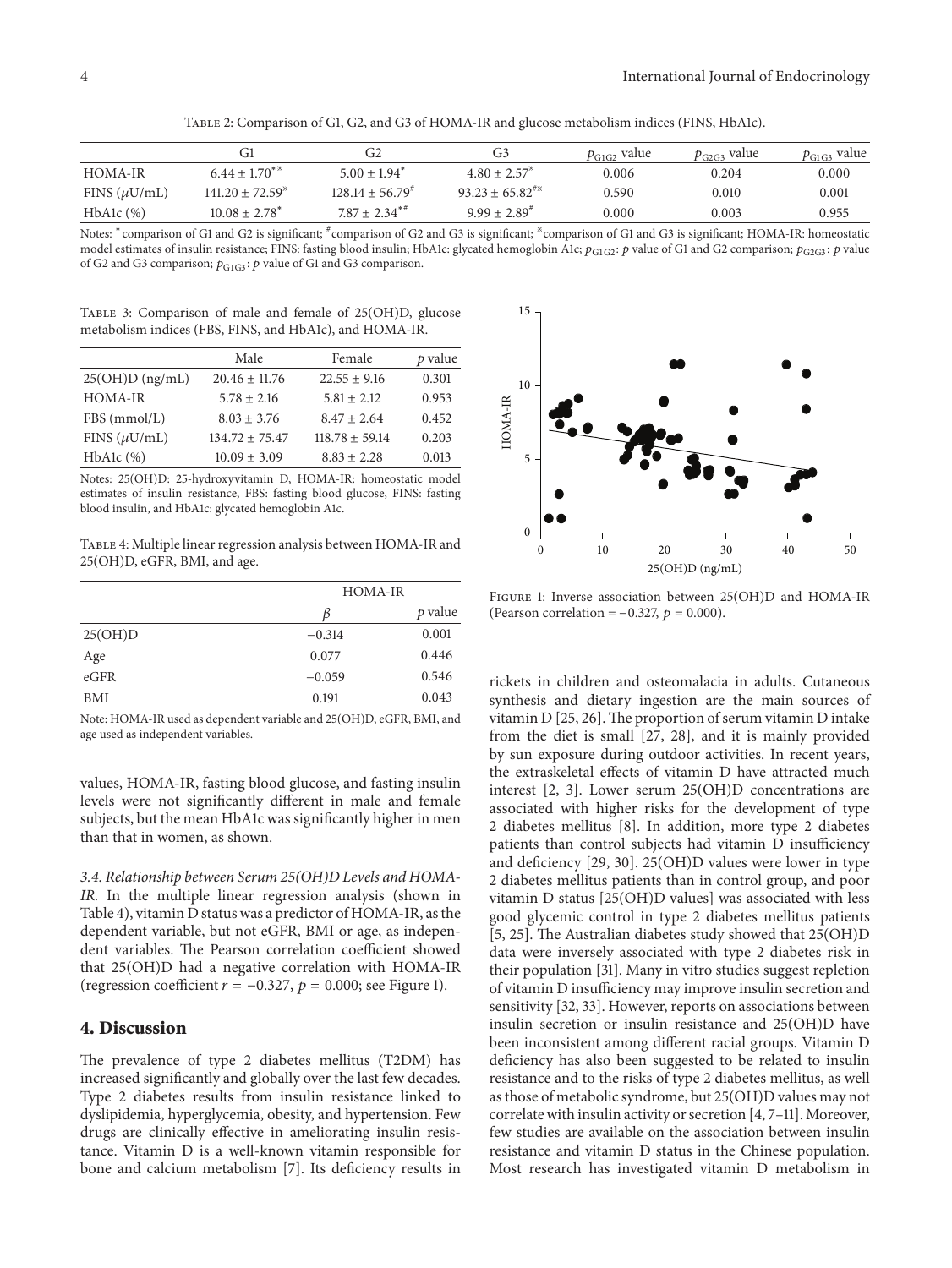Chinese women with gestational diabetes or with metabolic syndrome [34–36], but one study from Cai et al. found no correlation between 25(OH)D values and insulin resistance [37], though exclusion criteria, such as treatment with insulin and thiazolidinedione administration, were omitted in that cross-sectional study which may have affected the results.

Our cross-sectional study suggests that, amongst our subjects with type 2 diabetes, the proportions with vitamin D deficiency group (G1), vitamin D insufficiency (G2), and normal vitamin D status (G3) were 52.6%, 26.3%, and 21.1%, respectively. All the subjects lived in southern China (northern latitude 24.27<sup>∘</sup> , east longitude 118.06<sup>∘</sup> ) and, despite sufficient sunlight, more than half of the subjects were vitamin D deficient, and only 21.1% were "replete." The prevalence of vitamin D deficiency in patients with type 2 diabetes will probably be higher in north China as this area gets less sunshine than southern China. Both HOMA-IR and fasting insulin values decreased with higher 25(OH)D concentrations, in all the three groups. Insulin resistance and the associated biomarkers were negatively associated with 25(OH)D status in our representative population of Chinese patients with type 2 diabetes, other than eGFR, BMI, and age. Similar data has been found in other racial groups. An inverse association of insulin resistance with 25(OH)D concentration has been found for 25(OH)D values between 16 and 36 ng/mL [38]. Another study suggested that 25(OH)D possibly modulated glycemic responses, both in impaired glycemia and in healthy subjects [39]. Other studies have indicated a role for vitamin D supplementation in modulation of insulin resistance and improvement of its resultant complications. In Von Hurst et al., insulin resistance was reduced but only if serum 25(OH)D on supplementation reached >80 nmol/L (>32 ng/mL) [40]; and although few data demonstrated that vitamin D insufficiency was associated with insulin resistance [21, 41–43], it was suggested that adequate vitamin D status may be helpful for prevention of increases in insulin resistance and of subsequent T2DM.

The role of vitamin D deficiency in insulin resistance is thought to have several potential mechanisms, including increasing the formation of proinflammatory cytokines and acute phase reactants, likely to increase low-grade inflammation, as well as the well-known promotion of insulin secretion from beta-cells [14, 15, 17]. The efficacy of vitamin D in stimulating insulin release can be affected by vitamin D axis gene polymorphisms, such as those for the activating enzyme (vitamin  $D$  1 $\alpha$ -hydroxylase; CYP27B1) and the transport protein (vitamin D binding protein), as well as for vitamin D receptors (VDR) [44–49]. Moreover, hypocalcemia worsens effects of vitamin D deficiency, including decreasing further the glucose-stimulated release of insulin from  $\beta$ -cells [50]. Lower serum 25(OH)D concentrations also increase serum parathyroid hormone (PTH), itself leading to decreased glucose uptake by liver, muscle, and adipose cells [51]. In another study, variants of the vitamin D receptors (VDRs) in pancreatic  $\beta$ -cells, skeletal muscle, and adipose tissue were associated with variation in the effects of vitamin D on glucose metabolism. Insulin sensitivity was affected by the presence of  $1\alpha$ -hydroxylase in  $\beta$ -cells and the presence of vitamin D response element in the human insulin receptor gene promoter region. The transcription of peroxisome proliferator activator receptor (PPAR)  $\gamma$  and of the human insulin receptor gene was directly activated by calcitriol; in vitro, vitamin D acceleration of glucose transport was mediated by insulin and vitamin D activated insulin receptor gene transcription [52–55]. Certain vitamin D binding proteins and allelic variations in the vitamin D receptor gene might also affect insulin secretion and glucose tolerance, which, in turn, might contribute to the genetic risk of type 2 diabetes [56]. Data on the MRC-Ely prospective study demonstrated that the baseline 25(OH)D concentration was inversely related to insulin sensitivity and glycemia [57, 58]. Further research is needed to explore whether vitamin D deficiency results in insulin resistance and whether supplementing with vitamin D or its active metabolite may prevent, or ameliorate, insulin resistance in healthy people or in Chinese people with type 2 diabetes.

#### **5. Conclusion**

Vitamin D status possibly plays a role in maintaining glucose homeostasis. There is a negative correlation between circulating levels of 25(OH)D and insulin resistance in Chinese people with type 2 diabetes.

#### **Competing Interests**

The authors declare no conflict of interests.

#### **Acknowledgments**

The authors acknowledge all the participants in this study. This work was supported by grants from (1) the project of Natural Science Foundation of Xiamen Medical College (K2015- 02) and (2) united key task project of important disease of Xiamen Science and Technology Commission and Xiamen Health and Family Planning Commission (3502Z20149032).

#### **References**

- [1] W. Yang, J. Lu, J. Weng et al., "Prevalence of diabetes among men and women in China," *The New England Journal of Medicine*, vol. 362, no. 12, pp. 1090–1101, 2010.
- [2] M. F. Holick, "The vitamin D deficiency pandemic and consequences for nonskeletal health: mechanisms of action," *Molecular Aspects of Medicine*, vol. 29, no. 6, pp. 361–368, 2008.
- [3] M. F. Holick, "Vitamin D: extraskeletal health," *Endocrinology and Metabolism Clinics of North America*, vol. 39, no. 2, pp. 381– 400, 2010.
- [4] A. G. Pittas, J. Lau, F. B. Hu, and B. Dawson-Hughes, "The role of vitamin D and calcium in type 2 diabetes. A systematic review and meta-analysis,"*The Journal of Clinical Endocrinology & Metabolism*, vol. 92, no. 6, pp. 2017–2029, 2007.
- [5] J. Mitri, B. Dawson-Hughes, F. B. Hu, and A. G. Pittas, "Effects of vitamin D and calcium supplementation on pancreatic  $\beta$  cell function, insulin sensitivity, and glycemia in adults at high risk of diabetes: the Calcium and Vitamin D for Diabetes Mellitus (CaDDM) randomized controlled trial," *American Journal of Clinical Nutrition*, vol. 94, no. 2, pp. 486–494, 2011.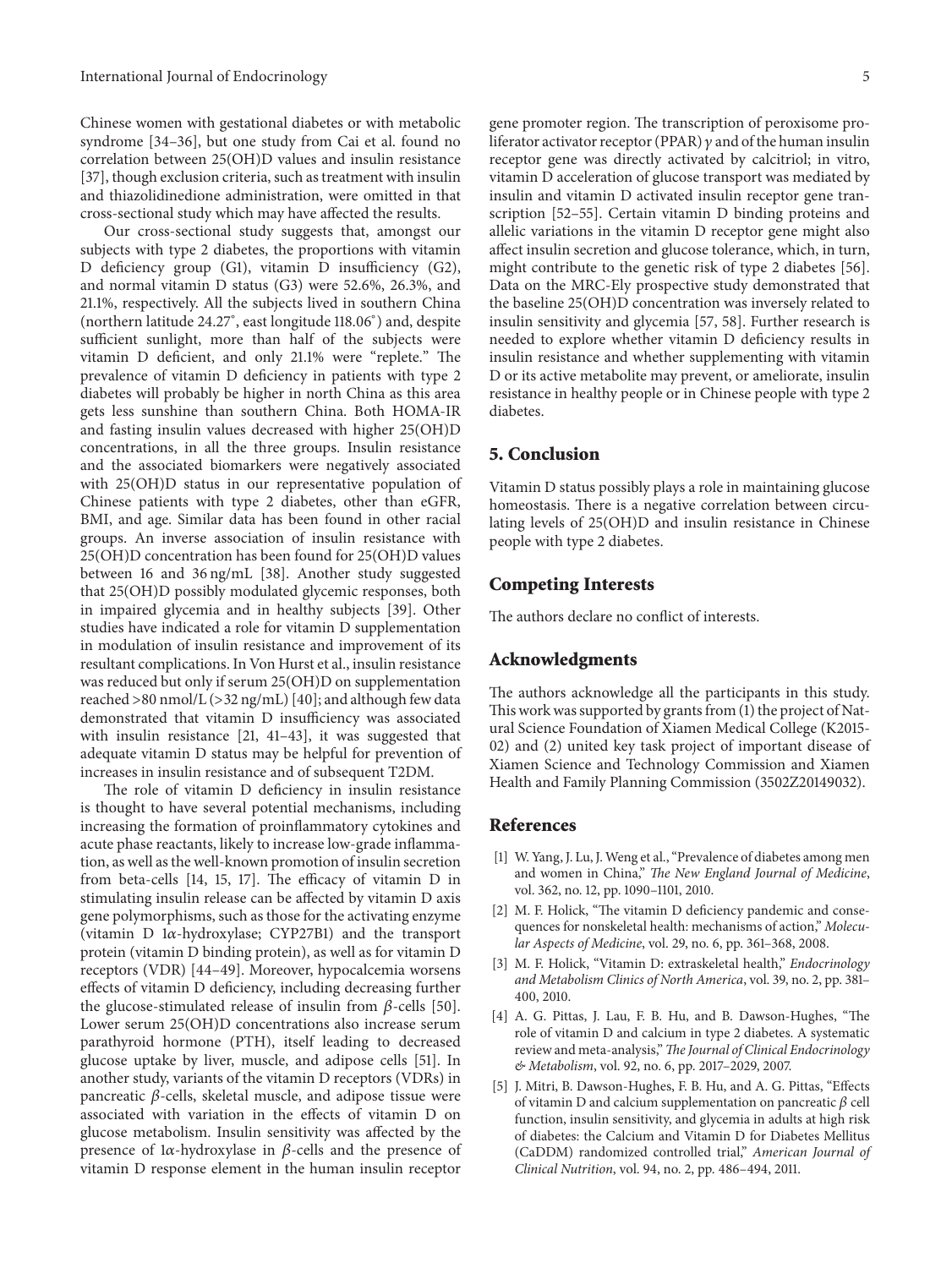- [6] A. Talaei, M. Mohamadi, and Z. Adgi, "The effect of vitamin D on insulin resistance in patients with type 2 diabetes," *Diabetology & Metabolic Syndrome*, vol. 5, article 8, 2013.
- [7] A. G. Pittas, Q. Sun, J. E. Manson, B. Dawson-Hughes, and F. B. Hu, "Plasma 25-hydroxyvitamin D concentration and risk of incident type 2 diabetes in women," *Diabetes Care*, vol. 33, no. 9, pp. 2021–2023, 2010.
- [8] A. G. Pittas, J. Nelson, J. Mitri et al., "Plasma 25-hydroxyvitamin D and progression to diabetes in patients at risk for diabetes: an ancillary analysis in the diabetes prevention program," *Diabetes Care*, vol. 35, no. 3, pp. 565–573, 2012.
- [9] J. Mitri, M. D. Muraru, and A. G. Pittas, "Vitamin D and type 2 diabetes: a systematic review," *European Journal of Clinical Nutrition*, vol. 65, no. 9, pp. 1005–1015, 2011.
- [10] C. E. A. Chagas, M. C. Borges, L. A. Martini, and M. M. Rogero, "Focus on vitamin D, inflammation and type 2 diabetes," *Nutrients*, vol. 4, no. 1, pp. 52–67, 2012.
- [11] S. Lim, M. J. Kim, S. H. Choi et al., "Association of vitamin D deficiency with incidence of type 2 diabetes in high-risk Asian subjects," *The American Journal of Clinical Nutrition*, vol. 97, no. 3, pp. 524–530, 2013.
- [12] R. Scragg, I. Holdaway, V. Singh, P. Metcalf, J. Baker, and E. Dryson, "Serum 25-hydroxyvitamin D3 levels decreased in impaired glucose tolerance and diabetes mellitus," *Diabetes Research and Clinical Practice*, vol. 27, no. 3, pp. 181–188, 1995.
- [13] A. Deleskog, A. Hilding, K. Brismar, A. Hamsten, S. Efendic, and C.-G. Östenson, "Low serum 25-hydroxyvitamin D level predicts progression to type 2 diabetes in individuals with prediabetes but not with normal glucose tolerance," *Diabetologia*, vol. 55, no. 6, pp. 1668–1678, 2012.
- [14] K. C. Chiu, A. Chu, V. L. W. Go, and M. F. Saad, "Hypovitaminosis D is associated with insulin resistance and  $\beta$  cell dysfunction,"*The American Journal of Clinical Nutrition*, vol. 79, no. 5, pp. 820–825, 2004.
- [15] B. García-Bailo, K. Roke, D. M. Mutch, A. El-Sohemy, and A. Badawi, "Association between circulating ascorbic acid, tocopherol, 25-hydroxyvitamin D, and plasma cytokine concentrations in young adults: a cross-sectional study," *Nutrition & Metabolism*, vol. 9, article 102, 2012.
- [16] B. Garcia-Bailo, A. El-Sohemy, P. S. Haddad et al., "Vitamins D, C, and E in the prevention of type 2 diabetes mellitus: modulation of inflammation and oxidative stress," *Biologics: Targets and Therapy*, vol. 5, pp. 7–19, 2011.
- [17] A. Badawi, A. Klip, P. Haddad et al., "Type 2 diabetes mellitus and inflammation: prospects for biomarkers of risk and nutritional intervention ," *Diabetes, Metabolic Syndrome and Obesity: Targets and Therapy*, vol. 3, pp. 173–186, 2010.
- [18] H. L. Gulseth, I. M. F. Gjelstad, A. C. Tierney et al., "Serum vitamin D concentration does not predict insulin action or secretion in European subjects with the metabolic syndrome," *Diabetes Care*, vol. 33, no. 4, pp. 923–925, 2010.
- [19] P. Yousefzadeh, S. A. Shapses, and X. Wang, "Vitamin D binding protein impact on 25-hydroxyvitamin D levels under different physiologic and pathologic conditions," *International Journal of Endocrinology*, vol. 2014, Article ID 981581, 2014.
- [20] M. F. Holick, N. C. Binkley, H. A. Bischoff-Ferrari et al., "Evaluation, treatment, and prevention of vitamin D deficiency: an Endocrine Society clinical practice guideline," *The Journal of Clinical Endocrinology and Metabolism*, vol. 96, pp. 1911–1930, 2011.
- [21] R. Scragg, M. Sowers, and C. Bell, "Serum 25-hydroxyvitamin D, diabetes, and ethnicity in the third national health and

nutrition examination survey," *Diabetes Care*, vol. 27, no. 12, pp. 2813–2818, 2004.

- [22] M. Chonchol and R. Scragg, "25-Hydroxyvitamin D, insulin resistance, and kidney function in the Third National Health and Nutrition Examination Survey," *Kidney International*, vol. 71, no. 2, pp. 134–139, 2007.
- [23] E. Bonora, G. Formentini, F. Calcaterra et al., "HOMAestimated insulin resistance is an independent predictor of cardiovascular disease in type 2 diabetic subjects: prospective data from the Verona Diabetes Complications Study," *Diabetes Care*, vol. 25, no. 7, pp. 1135–1141, 2002.
- [24] A. S. Levey, J. P. Bosch, J. B. Lewis, T. Greene, N. Rogers, and D. Roth, "A more accurate method to estimate glomerular filtration rate from serum creatinine: a new prediction equation. Modification of Diet in Renal Disease Study Group," *Annals of Internal Medicine*, vol. 130, no. 6, pp. 461–470, 1999.
- [25] S. Christakos, D. V. Ajibade, P. Dhawan, A. J. Fechner, and L. J. Mady, "Vitamin D: metabolism," *Endocrinology and Metabolism Clinics of North America*, vol. 39, no. 2, pp. 243–253, 2010.
- [26] J. C. Gallagher, M. Peacock, V. Yalamanchili, and L. M. Smith, "Effects of vitamin D supplementation in older African American women," *Journal of Clinical Endocrinology and Metabolism*, vol. 98, no. 3, pp. 1137–1146, 2013.
- [27] R. Andersen, C. Brot, J. Jakobsen et al., "Seasonal changes in vitamin D status among Danish adolescent girls and elderly women: the influence of sun exposure and vitamin D intake," *European Journal of Clinical Nutrition*, vol. 67, no. 3, pp. 270– 274, 2013.
- [28] D. M. Freedman, E. K. Cahoon, P. Rajaraman et al., "Sunlight and other determinants of circulating 25-hydroxyvitamin D levels in black and white participants in a nationwide US study," *American Journal of Epidemiology*, vol. 177, no. 2, pp. 180–192, 2013.
- [29] I. Kostoglou-Athanassiou, P. Athanassiou, A. Gkountouvas, and P. Kaldrymides, "Vitamin D and glycemic control in diabetes mellitus type 2," *Therapeutic Advances in Endocrinology and Metabolism*, vol. 4, no. 4, pp. 122–128, 2013.
- [30] S. Bachali, K. Dasu, K. Ramalingam, and J. N. Naidu, "Vitamin D deficiency and insulin resistance in normal and type 2 diabetes subjects," *Indian Journal of Clinical Biochemistry*, vol. 28, no. 1, pp. 74–78, 2013.
- [31] C. Gagnon, Z. X. Lu, D. J. Magliano et al., "Serum 25 hydroxyvitamin D, calcium intake, and risk of type 2 diabetes after 5 years: results from a national, population-based prospective study (the Australian diabetes, obesity and lifestyle study)," *Diabetes Care*, vol. 34, no. 5, pp. 1133–1138, 2011.
- [32] P.-M. Bourlon, B. Billaudel, and A. Faure-Dussert, "Influence of vitamin D3 deficiency and 1,25 dihydroxyvitamin D3 on de novo insulin biosynthesis in the islets of the rat endocrine pancreas," *The Journal of Endocrinology*, vol. 160, no. 1, pp. 87– 95, 1999.
- [33] B. Maestro, J. Campión, N. Dávila, and C. Calle, "Stimulation by 1,25-dihydroxyvitamin  $D_3$  of insulin receptor expression and insulin responsiveness for glucose transport in U-937 human promonocytic cells," *Endocrine Journal*, vol. 47, no. 4, pp. 383– 391, 2000.
- [34] L.-H. Li, X.-Y. Yin, C.-Y. Yao, X.-C. Zhu, and X.-H. Wu, "Serum 25-hydroxyvitamin D, parathyroid hormone, and their association with metabolic syndrome in Chinese," *Endocrine*, vol. 44, no. 2, pp. 465–472, 2013.
- [35] O. Wang, M. Nie, Y. Y. Hu et al., "Association between vitamin D insufficiency and the risk for gestational diabetes mellitus